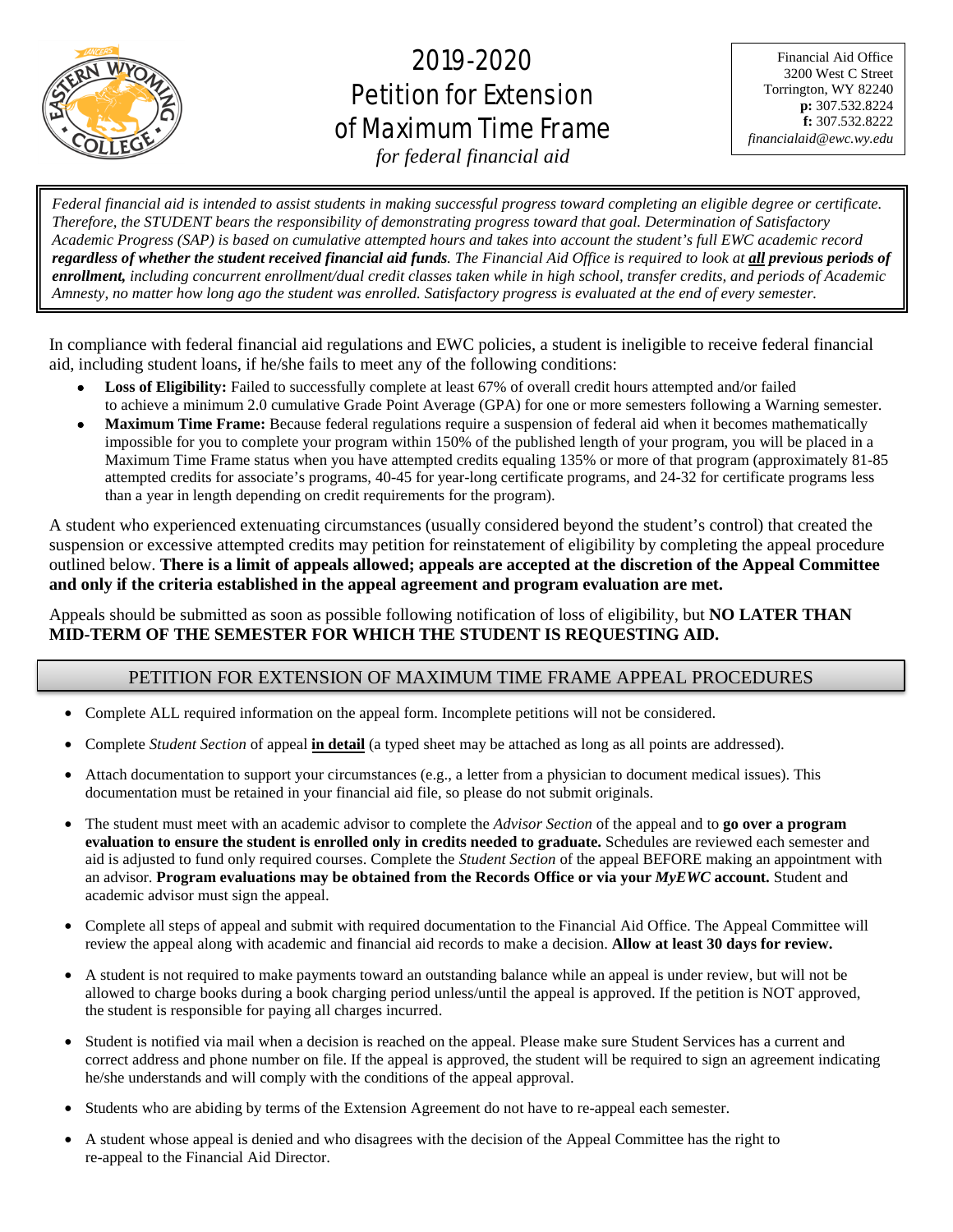#### STUDENT INFORMATION • MAX APPEAL

| Last Name                                                      | <b>First Name</b>                                                                                                                                                                                                                                                                          | M.I.                             |                | <b>EWC Student ID Number</b> | Social Security Number (last four digits) |  |  |  |  |
|----------------------------------------------------------------|--------------------------------------------------------------------------------------------------------------------------------------------------------------------------------------------------------------------------------------------------------------------------------------------|----------------------------------|----------------|------------------------------|-------------------------------------------|--|--|--|--|
| Mailing Address (include apartment number)                     |                                                                                                                                                                                                                                                                                            |                                  | E-mail Address |                              |                                           |  |  |  |  |
| City, ST, Zip                                                  |                                                                                                                                                                                                                                                                                            | Phone Number (include area code) |                |                              |                                           |  |  |  |  |
| <b>STUDENT SECTION</b> (Complete BEFORE meeting with Advisor)  |                                                                                                                                                                                                                                                                                            |                                  |                |                              |                                           |  |  |  |  |
|                                                                |                                                                                                                                                                                                                                                                                            |                                  |                |                              |                                           |  |  |  |  |
| Semester for which you are requesting reinstatement:           |                                                                                                                                                                                                                                                                                            |                                  | Fall 2019      | Spring 2020                  | Summer 2020                               |  |  |  |  |
| Have you previously filed an appeal for federal financial aid? |                                                                                                                                                                                                                                                                                            | Yes                              |                | No                           |                                           |  |  |  |  |
|                                                                | If you have attended other colleges, please list here:<br>All official transcripts must be on file and evaluated by the Records Office before appeal will be reviewed.                                                                                                                     |                                  |                |                              |                                           |  |  |  |  |
|                                                                | If planning to transfer to a four-year institution, please indicate school:                                                                                                                                                                                                                |                                  |                |                              |                                           |  |  |  |  |
|                                                                | * Please provide a <b>detailed</b> statement explaining why you believe the Appeal Committee should grant your request for<br>$\ldots$ . All $\ldots$ . All $\alpha$ and $\ldots$ and $\ldots$ are all $\ldots$ and $\ldots$ are all $\ldots$ are all $\ldots$ . All $\ldots$ and $\ldots$ |                                  |                |                              |                                           |  |  |  |  |

**continuation of your aid**. Simply stating that you need more hours to complete your degree program is not sufficient. Explain WHY you have exceeded the maximum credits allowed to complete your program and WHY you need additional hours to graduate. If you already have a degree, explain why you are returning to school. Although your reasons may be personal, the Committee requires explanation in order to make an informed decision based on the merit of your claims for appeal. Your appeal application will remain confidential. Please be specific, provide clear detail about your educational goals and attach supporting documentation if it substantiates your explanation. Include explanations for receiving deficient grades and/or reasons for a cumulative GPA below 2.0 if unsuccessfully attempted hours contributed to your exceeding the Maximum Time Frame. Also explain any circumstances that may have contributed to withdrawing from any classes. You may attach additional sheets if needed.

\_\_\_\_\_\_\_\_\_\_\_\_\_\_\_\_\_\_\_\_\_\_\_\_\_\_\_\_\_\_\_\_\_\_\_\_\_\_\_\_\_\_\_\_\_\_\_\_\_\_\_\_\_\_\_\_\_\_\_\_\_\_\_\_\_\_\_\_\_\_\_\_\_\_\_\_\_\_\_\_\_\_\_\_\_\_\_\_\_\_\_\_\_\_\_\_\_\_\_\_\_\_\_\_\_\_\_\_

\_\_\_\_\_\_\_\_\_\_\_\_\_\_\_\_\_\_\_\_\_\_\_\_\_\_\_\_\_\_\_\_\_\_\_\_\_\_\_\_\_\_\_\_\_\_\_\_\_\_\_\_\_\_\_\_\_\_\_\_\_\_\_\_\_\_\_\_\_\_\_\_\_\_\_\_\_\_\_\_\_\_\_\_\_\_\_\_\_\_\_\_\_\_\_\_\_\_\_\_\_\_\_\_\_\_\_\_

\_\_\_\_\_\_\_\_\_\_\_\_\_\_\_\_\_\_\_\_\_\_\_\_\_\_\_\_\_\_\_\_\_\_\_\_\_\_\_\_\_\_\_\_\_\_\_\_\_\_\_\_\_\_\_\_\_\_\_\_\_\_\_\_\_\_\_\_\_\_\_\_\_\_\_\_\_\_\_\_\_\_\_\_\_\_\_\_\_\_\_\_\_\_\_\_\_\_\_\_\_\_\_\_\_\_\_\_

\_\_\_\_\_\_\_\_\_\_\_\_\_\_\_\_\_\_\_\_\_\_\_\_\_\_\_\_\_\_\_\_\_\_\_\_\_\_\_\_\_\_\_\_\_\_\_\_\_\_\_\_\_\_\_\_\_\_\_\_\_\_\_\_\_\_\_\_\_\_\_\_\_\_\_\_\_\_\_\_\_\_\_\_\_\_\_\_\_\_\_\_\_\_\_\_\_\_\_\_\_\_\_\_\_\_\_\_

\_\_\_\_\_\_\_\_\_\_\_\_\_\_\_\_\_\_\_\_\_\_\_\_\_\_\_\_\_\_\_\_\_\_\_\_\_\_\_\_\_\_\_\_\_\_\_\_\_\_\_\_\_\_\_\_\_\_\_\_\_\_\_\_\_\_\_\_\_\_\_\_\_\_\_\_\_\_\_\_\_\_\_\_\_\_\_\_\_\_\_\_\_\_\_\_\_\_\_\_\_\_\_\_\_\_\_\_

\_\_\_\_\_\_\_\_\_\_\_\_\_\_\_\_\_\_\_\_\_\_\_\_\_\_\_\_\_\_\_\_\_\_\_\_\_\_\_\_\_\_\_\_\_\_\_\_\_\_\_\_\_\_\_\_\_\_\_\_\_\_\_\_\_\_\_\_\_\_\_\_\_\_\_\_\_\_\_\_\_\_\_\_\_\_\_\_\_\_\_\_\_\_\_\_\_\_\_\_\_\_\_\_\_\_\_\_

\_\_\_\_\_\_\_\_\_\_\_\_\_\_\_\_\_\_\_\_\_\_\_\_\_\_\_\_\_\_\_\_\_\_\_\_\_\_\_\_\_\_\_\_\_\_\_\_\_\_\_\_\_\_\_\_\_\_\_\_\_\_\_\_\_\_\_\_\_\_\_\_\_\_\_\_\_\_\_\_\_\_\_\_\_\_\_\_\_\_\_\_\_\_\_\_\_\_\_\_\_\_\_\_\_\_\_\_

\_\_\_\_\_\_\_\_\_\_\_\_\_\_\_\_\_\_\_\_\_\_\_\_\_\_\_\_\_\_\_\_\_\_\_\_\_\_\_\_\_\_\_\_\_\_\_\_\_\_\_\_\_\_\_\_\_\_\_\_\_\_\_\_\_\_\_\_\_\_\_\_\_\_\_\_\_\_\_\_\_\_\_\_\_\_\_\_\_\_\_\_\_\_\_\_\_\_\_\_\_\_\_\_\_\_\_\_

\_\_\_\_\_\_\_\_\_\_\_\_\_\_\_\_\_\_\_\_\_\_\_\_\_\_\_\_\_\_\_\_\_\_\_\_\_\_\_\_\_\_\_\_\_\_\_\_\_\_\_\_\_\_\_\_\_\_\_\_\_\_\_\_\_\_\_\_\_\_\_\_\_\_\_\_\_\_\_\_\_\_\_\_\_\_\_\_\_\_\_\_\_\_\_\_\_\_\_\_\_\_\_\_\_\_\_\_

\_\_\_\_\_\_\_\_\_\_\_\_\_\_\_\_\_\_\_\_\_\_\_\_\_\_\_\_\_\_\_\_\_\_\_\_\_\_\_\_\_\_\_\_\_\_\_\_\_\_\_\_\_\_\_\_\_\_\_\_\_\_\_\_\_\_\_\_\_\_\_\_\_\_\_\_\_\_\_\_\_\_\_\_\_\_\_\_\_\_\_\_\_\_\_\_\_\_\_\_\_\_\_\_\_\_\_\_

\_\_\_\_\_\_\_\_\_\_\_\_\_\_\_\_\_\_\_\_\_\_\_\_\_\_\_\_\_\_\_\_\_\_\_\_\_\_\_\_\_\_\_\_\_\_\_\_\_\_\_\_\_\_\_\_\_\_\_\_\_\_\_\_\_\_\_\_\_\_\_\_\_\_\_\_\_\_\_\_\_\_\_\_\_\_\_\_\_\_\_\_\_\_\_\_\_\_\_\_\_\_\_\_\_\_\_\_

\_\_\_\_\_\_\_\_\_\_\_\_\_\_\_\_\_\_\_\_\_\_\_\_\_\_\_\_\_\_\_\_\_\_\_\_\_\_\_\_\_\_\_\_\_\_\_\_\_\_\_\_\_\_\_\_\_\_\_\_\_\_\_\_\_\_\_\_\_\_\_\_\_\_\_\_\_\_\_\_\_\_\_\_\_\_\_\_\_\_\_\_\_\_\_\_\_\_\_\_\_\_\_\_\_\_\_\_

\_\_\_\_\_\_\_\_\_\_\_\_\_\_\_\_\_\_\_\_\_\_\_\_\_\_\_\_\_\_\_\_\_\_\_\_\_\_\_\_\_\_\_\_\_\_\_\_\_\_\_\_\_\_\_\_\_\_\_\_\_\_\_\_\_\_\_\_\_\_\_\_\_\_\_\_\_\_\_\_\_\_\_\_\_\_\_\_\_\_\_\_\_\_\_\_\_\_\_\_\_\_\_\_\_\_\_\_

\_\_\_\_\_\_\_\_\_\_\_\_\_\_\_\_\_\_\_\_\_\_\_\_\_\_\_\_\_\_\_\_\_\_\_\_\_\_\_\_\_\_\_\_\_\_\_\_\_\_\_\_\_\_\_\_\_\_\_\_\_\_\_\_\_\_\_\_\_\_\_\_\_\_\_\_\_\_\_\_\_\_\_\_\_\_\_\_\_\_\_\_\_\_\_\_\_\_\_\_\_\_\_\_\_\_\_\_

\_\_\_\_\_\_\_\_\_\_\_\_\_\_\_\_\_\_\_\_\_\_\_\_\_\_\_\_\_\_\_\_\_\_\_\_\_\_\_\_\_\_\_\_\_\_\_\_\_\_\_\_\_\_\_\_\_\_\_\_\_\_\_\_\_\_\_\_\_\_\_\_\_\_\_\_\_\_\_\_\_\_\_\_\_\_\_\_\_\_\_\_\_\_\_\_\_\_\_\_\_\_\_\_\_\_\_\_